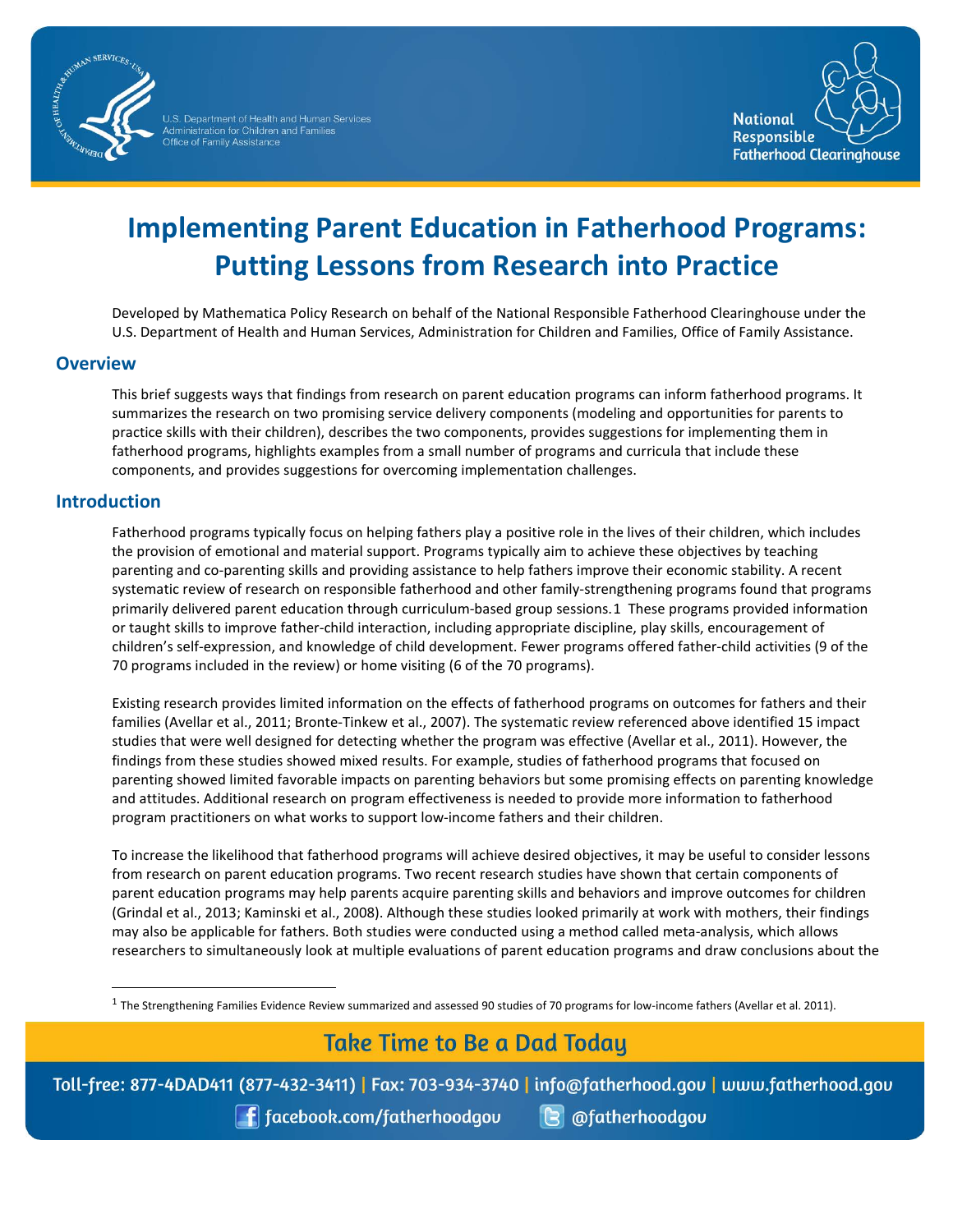

 components of the programs that were associated with better outcomes for children and parents (Centers for Disease Control and Prevention [CDC], 2009). Rather than assessing specific parent education programs, the researchers improve outcomes for parents and children: (1) modeling that demonstrates effective parenting skills; and (2) identified content and program delivery components used across programs and examined whether they had evidence of success in producing desired results. They concluded that two of the program delivery components had the potential to opportunities for parents to practice skills in the program with their children (Grindal et al., 2013; Kaminski et al., 2008). This brief focuses on these two components.

#### **What Is Meta-Analysis?**

 Meta-analysis is the use of statistical methods to combine results of individual studies. This technique allows researchers to look across evaluations and identify patterns among study results, sources of disagreement among those results, or other interesting relationships that may come to light in the context of multiple studies.

 they are interested in studying, such as the types of programs, the characteristics of the population they serve, and their years when studies were published, and the outcomes studied; conduct an exhaustive search for relevant studies; code individual studies. The results are reported as effect sizes. An effect size is a measure that describes the magnitude of the To conduct a meta-analysis, researchers develop the research questions they want to answer; define the interventions intended outcomes; set parameters for including research in the review, such as the study designs, types of publications, aspects of the studies they are interested in examining; and then apply statistical methods to combine results of the difference between two groups, ideally a group receiving the program in question and a group not receiving that program. Ultimately, a meta-analysis gives a thorough summary of several studies that have been done on the same topic, and provides researchers with information on whether an effect exists and the size of that effect.

 fatherhood programs. The brief summarizes the research on the two promising service delivery components, describes fatherhood programs. It is important to note that the recommendations in this brief are drawn from research on parent outcomes in fatherhood programs, the information can be used as suggestions for fatherhood program practitioners The purpose of this brief is to suggest ways that findings from research on parent education programs can inform the two components, and provides suggestions for implementing them in fatherhood programs. In addition, we highlight a small number of programs and curricula to provide "real life" examples of incorporating these components into education programs that primarily involved mothers. Although we cannot say that these strategies will lead to the same interested in integrating components associated with successful outcomes.

## **Findings from Research on Parent Education**

 journal between 1990 and 2002. The review focused on parent education programs that targeted the prevention and/or work on parenting skills through mechanisms such as homework, modeling, or practice skills were included in the review. Researchers coded the studies to indicate whether the programs evaluated included specific program content such as In this section we describe the methods and findings from two meta-analyses. In one meta-analysis, researchers included 77 studies of training programs for parents of children from birth to age 7 years (Kaminski et al., 2008; CDC, 2009). To be included in the review, the studies had to include a comparison group and be published in English in a peer-reviewed remediation of early childhood problem behaviors. Only studies of parent training programs in which parents actively child development knowledge and care, positive interactions with child, emotional communication, or discipline and behavior management, and program delivery components such as modeling, homework, role playing, and practice with own child. The meta-analysis found the following:

• Three components (teaching parents emotional communication skills, teaching parents positive parent-child interaction skills, and requiring parents to practice with their children during program sessions) were more likely to be found in programs that were effective at increasing parenting skills and behaviors.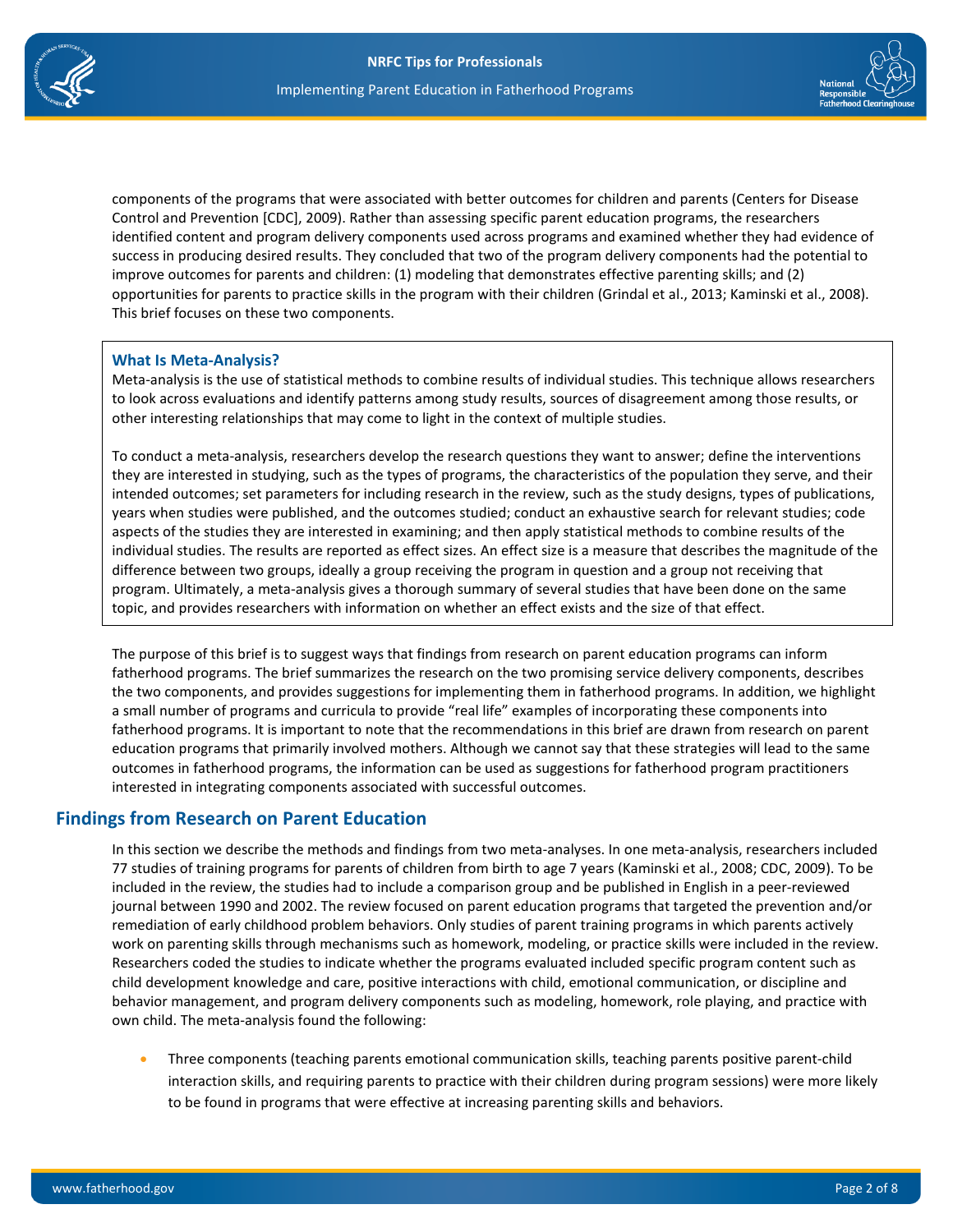



 their children during program sessions) were more likely to be found in programs that showed greater Four components (teaching parents the correct use of time out, teaching parents how to respond consistently to their children, teaching parents to interact positively with their children, and requiring parents to practice with improvements in children's aggressive, noncompliant, or hyperactive behavior.

 In the other meta-analysis, researchers looked at 121 studies of early childhood education programs for children from birth to age 5 that included a parent education component (Grindal et al., 2013; Grindal, 2014). To be included in the participants drop out. Researchers grouped the studies into two categories: (1) studies of programs that provided parents child interactions. The meta-analysis found that: review, the studies had to have been conducted in the United States and published between 1960 and 2007. Studies had to include a comparison group, have at least 10 participants in each group, and have less than 50 percent of the study with information (such as general parenting information classes or didactic information about parent-child activities) or encouraged participation in the early childhood education program; and (2) studies of programs that offered parent education that included modeling and provided opportunities for parents to practice developmentally appropriate adult-

• Parent education programs that included modeling and opportunities for parents to practice skills with their recognition) than programs without these components. children were related to better pre-academic skills among children (including numeracy skills and letter-word

Nevertheless, the following limitations and contextual factors are important to consider when interpreting these findings:

- • Results from meta-analysis describe correlation rather than causation. This means that the findings from a metaanalysis can suggest relationships between two or more things (in this case, between program delivery components of parent education programs and outcomes for children and families), but they cannot say one caused the other (Walker et al., 2008).
- The programs included in the meta-analyses targeted families with young children (up to age 7 in one study and age 5 in the other).
- programs for fathers or for both fathers and mothers). • Most of the programs in the meta-analyses were targeted to mothers (although some of the studies did include
- The findings were relevant within the context of specific types of programs. Findings from the first meta-analysis relate to studies of parent education programs that used active learning and targeted the prevention and/or remediation of early childhood problem behaviors (Kaminski et al., 2008). Findings from the second metaanalysis relate to studies of parent education programs that were offered in addition to early childhood education programs (Grindal et al., 2013).

#### **Modeling and Practicing**

 Both meta-analyses found two program components to be associated with better outcomes: (1) modeling that children. The next section will describe what exactly those two program components are and what they might look like in demonstrates effective parenting skills; and (2) opportunities for parents to practice skills in the program with their the field.

#### **What Is "Modeling"?**

 (Kaminski et al., 2008; CDC, 2009; Grindal et al., 2013). In the case of parent education programs, modeling might take the following forms: Modeling refers to demonstrations of parenting behaviors by trained parent educators or other trained individuals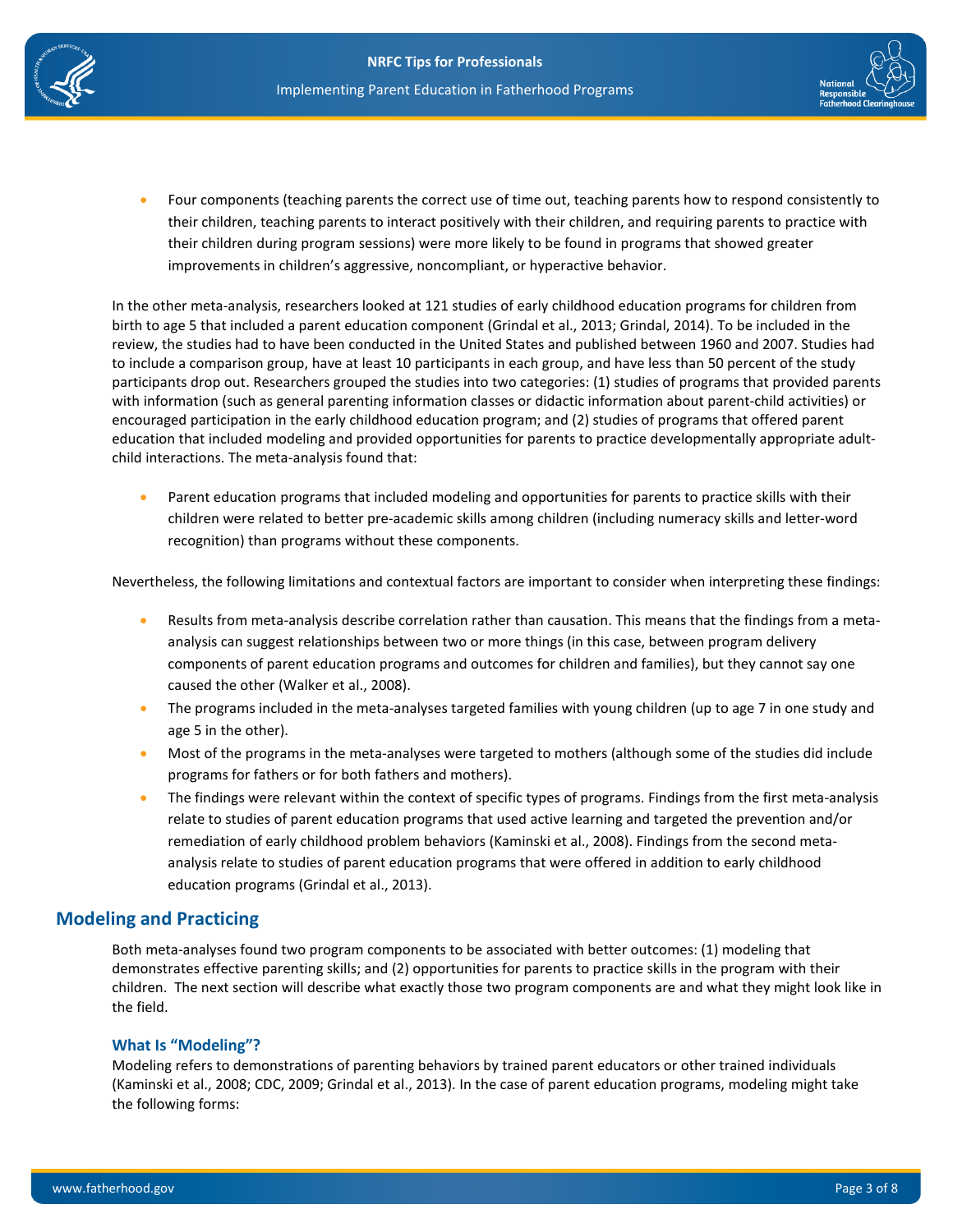



- **Demonstration with a child.** A parent educator demonstrates to a parent how to address a problem behavior or engage a child in a play activity with the child present. For example, a parent educator might encourage a toddler to stack, count, and identify the colors of blocks. While engaging with the child, the educator would explain to the parent how each activity encourages learning and model for the parent how to show enthusiasm and provide positive attention for successes.
- might show the parent ways to use blocks with his or her child to practice stacking, counting, and identifying should show enthusiasm and provide positive attention for successes when engaging with his or her child. **Demonstration without a child.** A parent educator demonstrates to a parent how to address a problem behavior or engage a child in a play activity without the child present. If the child is not present, the parent educator colors. The educator would explain to the parent how each activity encourages learning and how the parent
- caregiver and describe what the individual is doing and why. In this example of modeling, a parent educator and a parent might observe the toddler with a caregiver. As the caregiver encourages the child to stack, count, and **Direct observation.** A parent educator and a parent observe a child interacting with a teacher or other trained identify the colors of blocks, the parent educator would describe to the parent what the caregiver is doing and why.
- other trained individual. For example, the parents might watch a video of a caregiver engaging in block play with Video observation. A parent educator shows a group of parents a video of a child interacting with a teacher or a toddler. While watching the video, the parent educator would engage the parents in a discussion about what the caregiver is doing and why.

#### **What Is "Practicing"?**

 Practicing is described in the literature as in-session opportunities for a parent to practice skills with his or her own child demonstrate to a parent how to address a problem behavior or engage a child in a play activity, and then allow the provide information to a parent about multiple activities he or she can engage in with a set of blocks. The parent activities encourage learning and how the parent can show enthusiasm and provide positive attention for successes. The (Kaminski et al., 2008; CDC, 2009; Grindal et al., 2013). In the case of parent education programs, a parent educator might parent to practice the skill with his or her own child. Building on the examples provided above, a parent educator might educator might provide the information only or might model for the parent ways to use the blocks with his or her child to practice stacking, counting, and identifying colors. In either case, the educator would explain to the parent how the parent would then try out the new skills with his or her child. While the parent is practicing with the child, or afterwards, the educator might provide feedback to the parent about the interaction.

## **Implications for Fatherhood Programs and Examples from the Field**

 In this section, we provide some suggestions and examples of how fatherhood practitioners might use modeling and practicing approaches to enhance the provision of parent education for fathers. These examples, while drawn from programs. The examples are based on the work of two specific fatherhood programs with a long experience of providing parent education for fathers (the *Dads Make a Difference* program of Healthy Families San Angelo in San Angelo, Texas summary box at the end of the brief. established program work with fathers, are illustrative only and are not meant to be representative of all fatherhood and the *FATHER Project* of Goodwill-Easter Seals Minnesota in Minneapolis, Minnesota) and three program curricula that have been widely used by fatherhood programs in the United States and other countries (*Nurturing Fathers*, *Boot Camp for New Dads*, and *Conscious Fathering*). Additional information about these programs and curricula is included in a

#### **Provide regular sessions involving fathers and their children, with a focus on modeling and practice of skills.**

Sessions with fathers and their children can be held during group activities, such as play groups and special group sessions, or during home visits. For example, the *Dads Make a Difference* program, which serves families with children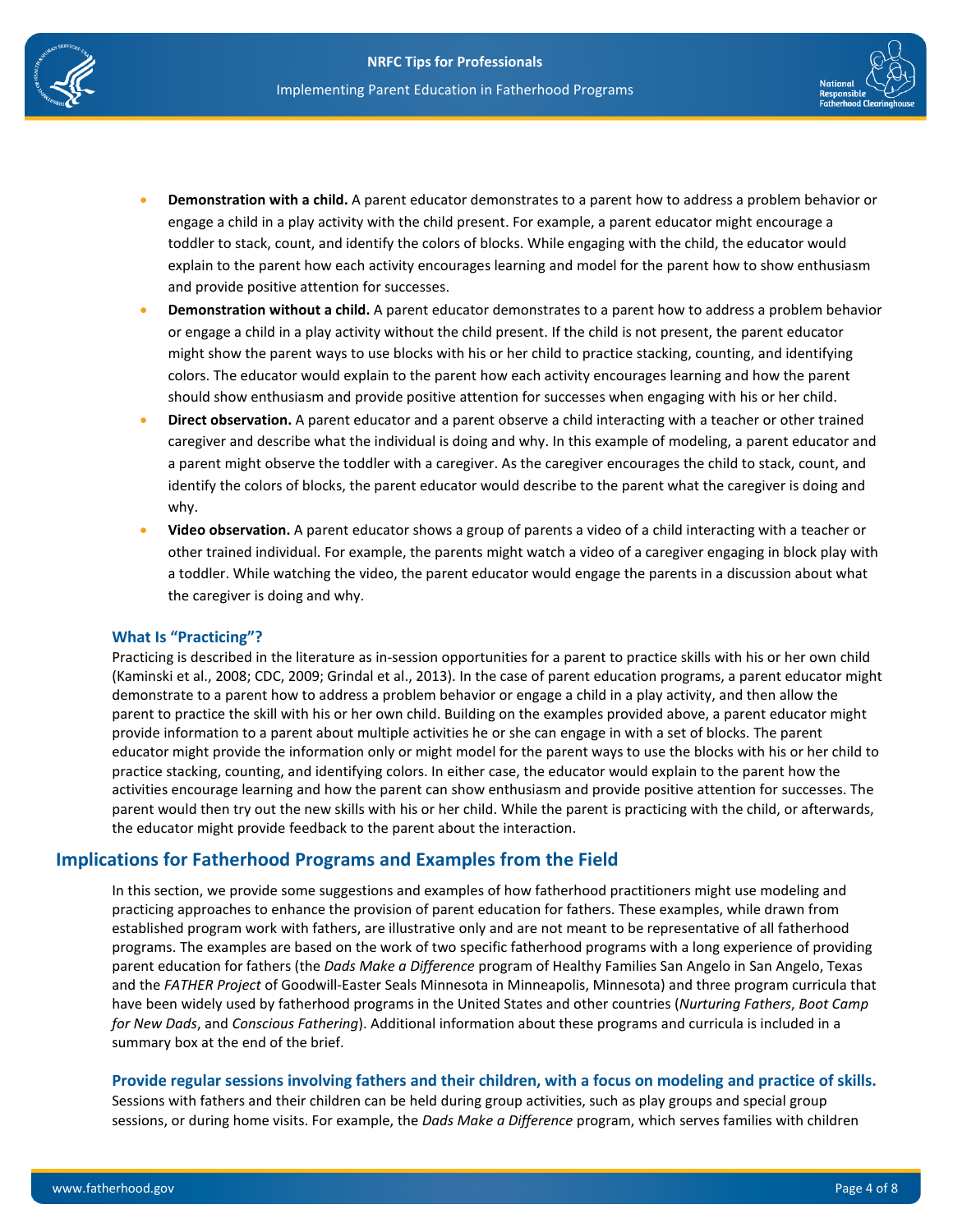



 behavior, while children participate in developmentally appropriate activities. The sessions are held onsite at the from birth to age 3, uses evening playgroups to demonstrate healthy father-child interaction and developmentally appropriate activities that fathers can do with their young children. Similarly, in collaboration with Minneapolis Early Childhood Education, the *FATHER Project* holds weekly skills-based interactive sessions for fathers and their children (from birth to age 5). The sessions begin with activities for the fathers and children together. Fathers then participate in a discussion led by a licensed parent educator focused on child development, school readiness, temperament, and guiding fatherhood project.

 curriculum. During the activities, program facilitators observe the fathers interacting with their own children and the Programs that use the Nurturing Fathers curriculum provide an opportunity for fathers to participate in structured activities with their children during week 8 (*Playshop: Fun and Games for Fathers and Their Children*) of the 13-week other children at the event. Facilitators model behaviors and skills with the fathers, such as rewarding children's efforts and leading with encouragement, and offer feedback and suggestions to fathers both at the event and during the next group session.

 Other programs work with fathers and their children during home visits. For example, *Dads Make a Difference* offers home visits for fathers alone and mothers and fathers together. The program developed their own *Maps for Dads*  curriculum to guide home visits, provide information about child development, and facilitate father-child activities designed to encourage appropriate stimulation, basic care skills, and child safety.

#### **Use father and child activities/outings as opportunities for modeling and practicing skills.**

 parenting behaviors and skills. In turn, these events can also give fathers opportunities to practice the skills with their children. For example, the *FATHER Project* hosts monthly father-child interactive events (e.g., barbeques, picnics, kick ball their children. The events also present opportunities for staff to observe fathers interacting with their children, focusing Events can be structured to allow parent educators to work one-on-one with fathers and their children to model games, and canoe trips), which are primarily designed as opportunities for fathers to connect with and have fun with on how fathers are implementing the parenting behaviors discussed during the 12-week parent education program. Staff members use the information to provide feedback to the fathers and to inform discussion topics for upcoming trainings.

#### **Give expectant fathers an opportunity to practice parenting skills prior to the birth of their first child.**

 The *Boot Camp for New Dads* and *Conscious Fathering* curricula are designed as short workshops to help expectant learn from fathers who have recently had their first child. These "veteran" dads share tips on getting babies to sleep or meeting an infant's needs and discuss transitions such as when the child's mother returns to work. They are invited to behaviors and skills as they arise, such as soothing a crying infant and changing a diaper. It also gives the expectant dads fathers prepare for fatherhood. The three-hour *Boot Camp* workshop provides an opportunity for expectant fathers to bring their infants (typically between 2- and 6-months old), which provides opportunities for them to model parenting opportunities to gain hands-on experience and practice holding an infant.

In the two-hour *Conscious Fathering* workshop, expectant fathers learn how to meet a baby's needs, including how to change and diaper a baby, by practicing on a life size doll. The program includes a particular focus on preventing Shaken Baby Syndrome and empowering new fathers to work in partnership with mothers to care for and nurture their children.

## **Implementation Challenges and Suggestions for Addressing Them**

 Given the existing structure and target population of many fatherhood programs, integrating these practices may present various challenges. In this section, we identify three such challenges and suggest ways to address them.

#### **Lack of opportunities for parent education sessions with fathers and their children together.**

Practicing requires fathers and children to participate in training together, such as during a home visit or joint trainings for parents and children. Although modeling can be implemented using video recordings, typically it involves parent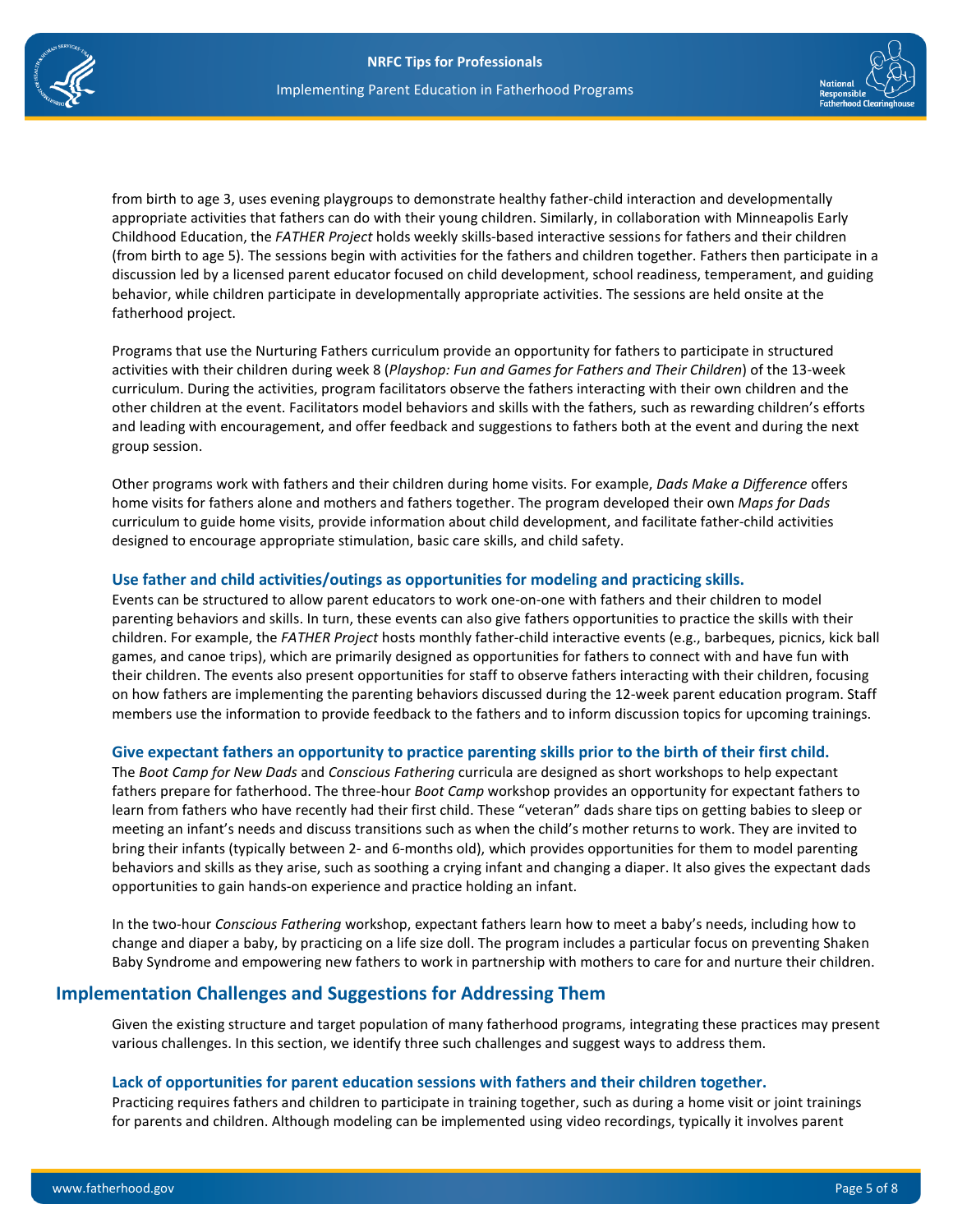



 educators modeling behaviors and skills with children. However, most fatherhood programs offer group sessions for specific session for fathers and their children. fathers only and may not be able to add a home visiting or joint father-child training component. As described above, some fatherhood programs address this challenge by offering play groups, group outings, and events, and/or planning a

 parenting skills by playing games and reading books with their children. Other programs have worked with correctional facilities to arrange special events for incarcerated fathers and their children. For example, New Mexico State University's *Strengthening Families Initiative*, which received federal fatherhood funding from 2006 to 2011, included a "Family Day" If bringing fathers and their children together is not possible because of parental incarceration or other reasons, another option is to use technology to integrate modeling (Mbwana et al., 2009). Programs can use video clips to demonstrate developmentally appropriate play skills and positive father-child interactions. Some agencies that use the *Nurturing Fathers* curriculum have incorporated phone or video calls to provide opportunities for incarcerated fathers to practice that provided opportunities for inmates to play games and practice parenting skills with parenting partners and their children age 17 or younger (U.S. Department of Health and Human Services, 2009).

#### **Working with fathers who have children of various ages, not just young children.**

 a broad group of fathers with children of various ages. Programs that do target fathers with children in a specific age range may also include fathers who have other children as well. Holding events for children of various ages requires careful planning to provide developmentally appropriate activities for all attendees. The *Nurturing Fathers* curriculum session, *Playshop: Fun and Games for Fathers and Their Children*, is designed for work with fathers of children from birth to age 18. Programs that use this curriculum are encouraged to actively engage fathers in planning and hosting these events. Fathers can ask older children to help host the event and lead activities for younger children. The *Dads Make a*  Commonly, fatherhood programs are not limited to fathers with children in a specific age range, but rather are offered to *Difference* program holds evening playgroups for fathers and their children from birth to age 3 and designs activities targeted to the ages and stages of the children who attend each group.

#### **Working with nonresidential fathers.**

 identify times and days of the week that work best for them. For some fathers, this may mean holding events or playgroups on weekends when fathers may typically see their children. Programs may also need to plan events multiple weeks in advance so fathers can discuss the event with their children's mothers to arrange to bring them. Programs that *Dads Make a Difference* program encourages participation in *Daddy and Me* nights by advertising the events as a chance Planning opportunities for father-child engagement with nonresidential fathers requires programs to work with fathers to use the *Nurturing Fathers* curriculum work with the participants early in the course to identify a day of the week that works best for the group. The event may occur on a weekend even if regular group sessions are held on a weeknight. The for fathers to give mothers a "night off." Since the program works with both mothers and fathers, staff members also talk directly to mothers to encourage them to give the fathers access to their children so they can attend the events.

#### **Dads Make a Difference, Healthy Families San Angelo, San Angelo, TX**

 meetings with fathers solely and parents together, trained parent educators deliver the *Maps for Dads* curriculum, which covers topics such as child development, differences between mothering and fathering, child health and safety, The *Dads Make a Difference* program is designed to promote fathers' emotional connection to and financial support of their children. The program targets young fathers in the San Angelo, Texas, area who enroll before or right after their children's births and are eligible to stay in the program until their children turn age 3. During home visits and group relationship skills, and personal development. Fathers are also invited to father-child play activities, family outings, and recreational activities.

For more information visit: http://www.hfsatx.com/dadsmain.htm For more information visit: <u>http://www.hfsatx.com/dadsmain.htm</u><br>www.fatherhood.gov Page 6 of 8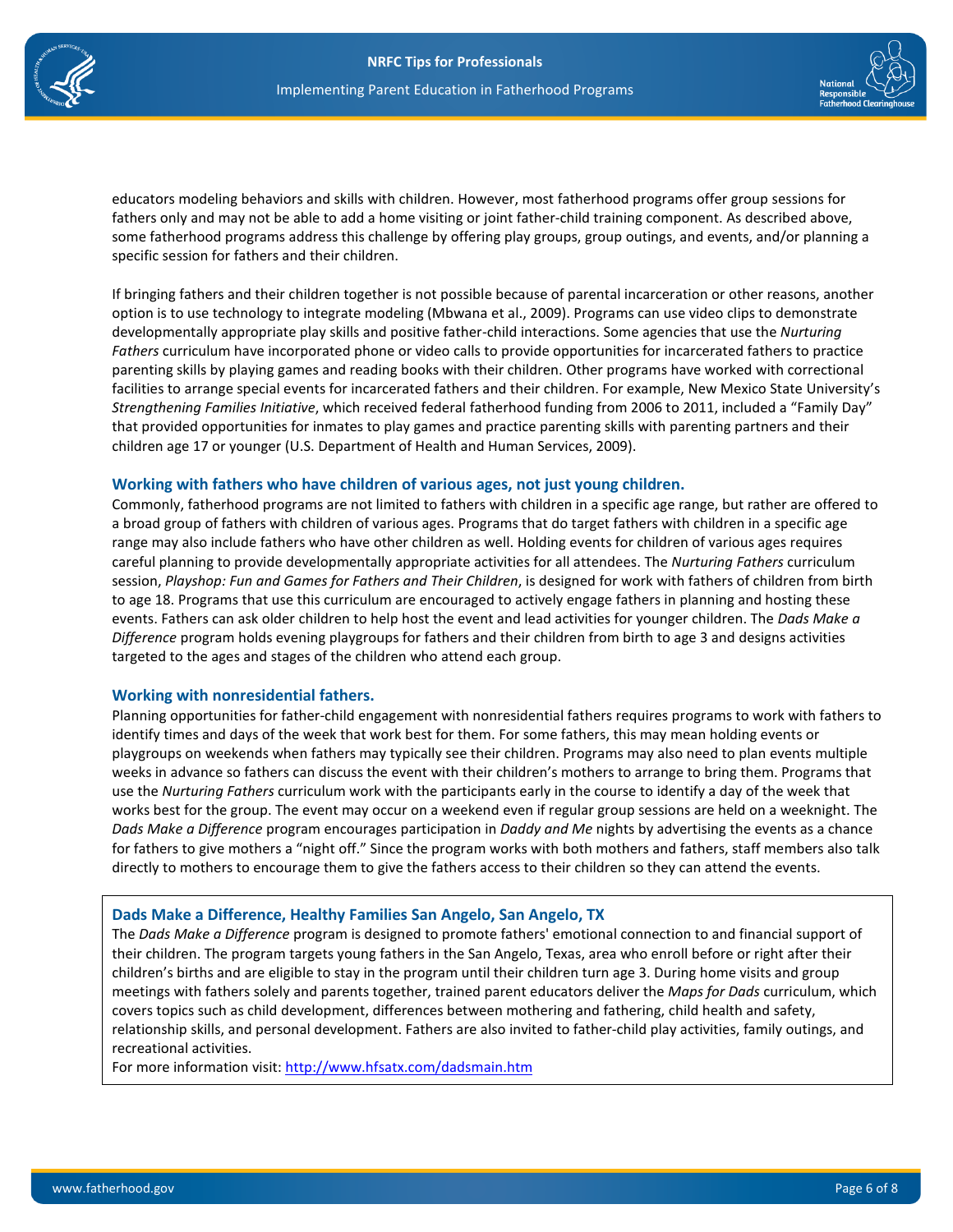

#### **FATHER Project, Goodwill-Easter Seals Minnesota, Minneapolis, MN**

The *FATHER (Fostering Actions To Help Earnings and Responsibility) Project uses a one-stop shop approach to offer* coordinated services to fathers designed to help them overcome barriers that prevent them from supporting and nurturing their children. Services are offered in Minneapolis, St. Paul, St. Cloud, Rochester, and Park Rapids, Minnesota. Fathers age 17 to 40 are eligible to participate in coordinated case management that includes case managers, employment counselors, child support officers, and attorneys. All participants take part in a 12-week parent education program; the curriculum covers topics such as child development, child health and safety, and personal development. Fathers are also invited to father-child interactive sessions and monthly father-child events.

For more information visit: http://www.goodwilleasterseals.org/site/PageServer?pagename=serv\_other\_father

#### **Nurturing Fathers Program**

The *Nurturing Fathers Program* is a 13-week curriculum designed to teach parenting and nurturing skills to men. It is structured to provide experiences that encourage fathers to change parenting attitudes and behaviors. Topics covered during group sessions include positive discipline, effective family communication techniques, father-child interaction, personal development, and self-awareness. The *Nurturing Fathers Program* is offered in communities throughout the United States and has been implemented in a variety of settings, including schools, Head Start programs, churches, prisons, halfway houses, and parenting and counseling centers. tp://www.goodwilleasterseals.org/site/PageServer?pagename=serv\_other\_father\_<br>1<br>mis a 13-week curriculum designed to teach parenting and nurturing skills to men.<br>nces that encourage fathers to change parenting attitudes an

For more information visit: http://nurturingfathers.com

#### **Boot Camp for New Dads**

*Boot Camp for New Dads* is a father-to-father, community-based workshop designed to help men to become confidently engaged with their infants, support their children's mothers, and personally navigate their transformation into fatherhood. The three hour workshop is offered to men before the birth of their first child. It is led by trained facilitators (often program graduates) who are accompanied by "veteran dads". Veteran dads are fathers who recently completed the program and attend with their newborn children (typically between 2 and 6 months old) to share their experiences and provide the "rookie dads" with hands-on experience with infants. *Boot Camp for New Dads* workshops are offered in communities throughout the United States.

For more information visit: http://www.bootcampfornewdads.org

#### **Conscious Fathering Program**

The *Conscious Fathering Program* is a two hour workshop usually offered in hospitals. It is designed to provide expectant and new fathers an opportunity to learn their newborn babies' basic needs, how babies communicate, and how to meet their babies' needs. Through these learning objectives, the program also aims to help prevent Shaken Baby Syndrome. During the workshop, men learn how to meet and anticipate their babies' needs by practicing on life size dolls with real clothes and diapers. New and expectant fathers are taught the basic tools they will need to care for their infants during the first 3 months of life. onvisit: http://www.bootcampfornewdads.org<br>
Ing Program<br>
Fing Program<br>
Program is a two hour workshop usually of<br>
poportunity to learn their newborn babies' bas<br>
Through these learning objectives, the program

For more information visit: http://www.parenttrust.org/index.php?page=consciousfathering